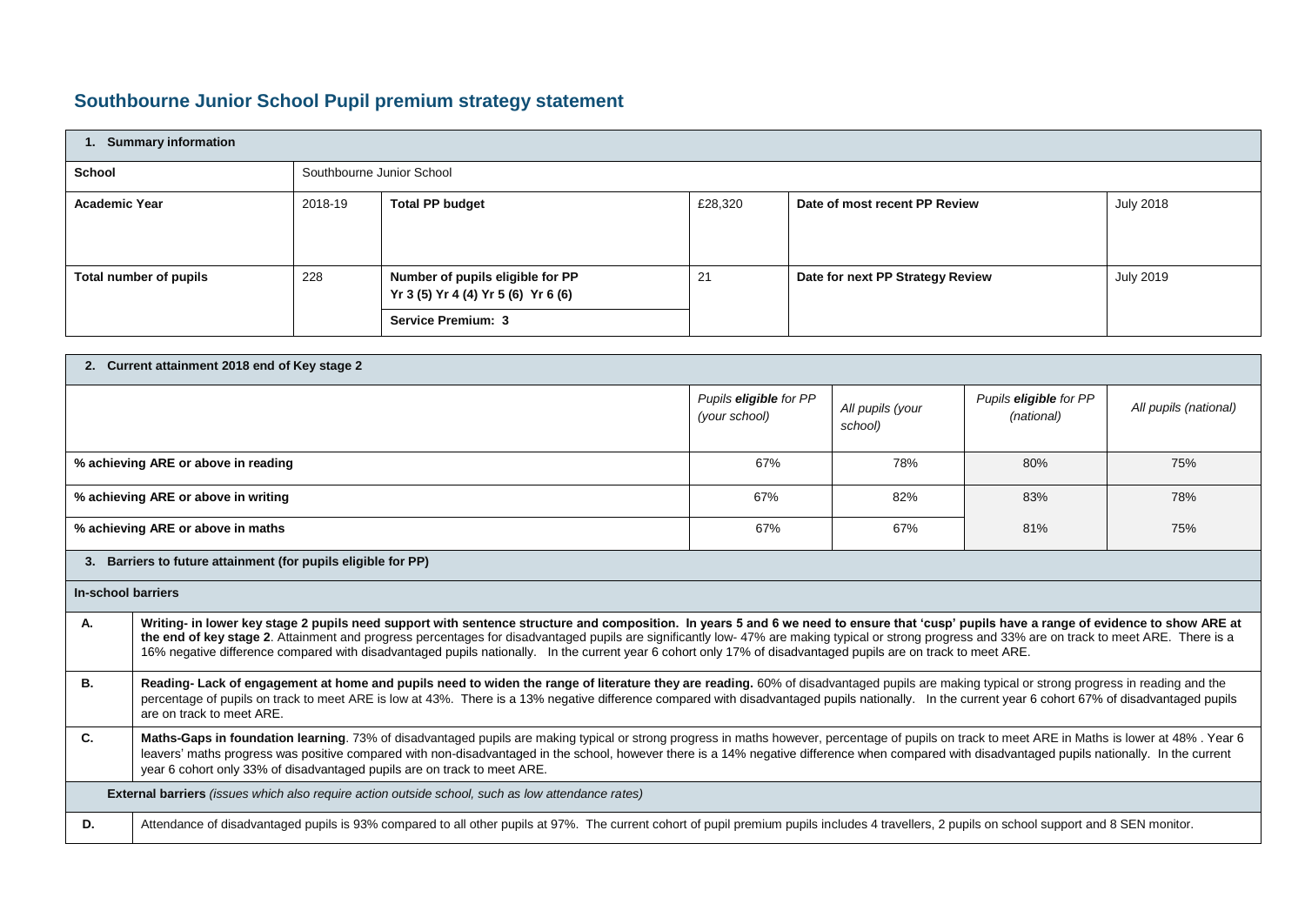|    | <b>Outcomes</b> (Desired outcomes and how they will be measured)                                                                                | Success criteria                                                                                                                                                                                                                                                                                                                                                                                                                                        |  |  |
|----|-------------------------------------------------------------------------------------------------------------------------------------------------|---------------------------------------------------------------------------------------------------------------------------------------------------------------------------------------------------------------------------------------------------------------------------------------------------------------------------------------------------------------------------------------------------------------------------------------------------------|--|--|
| А. | Writing assessments across the school show progress and attainment of PP children compares well to<br>all pupils both in school and nationally. | A greater number of pupils eligible for PP to meet the expected standard at the end of each year.<br>Measured in years 3, 4 and 5 by teacher assessments and in Year 6 through moderation.                                                                                                                                                                                                                                                              |  |  |
| В. | Reading assessments across the school show progress and attainment of PP children compares well<br>to all pupils both in school and nationally. | A greater number of pupils eligible for PP to meet the expected standard at the end of each year.<br>Measured in years 3, 4 and 5 by teacher assessments and in Year 6 by the end of key stage 2<br>test.                                                                                                                                                                                                                                               |  |  |
| C. | Maths assessments across the school show progress and attainment of PP children compares well to<br>all pupils both in school and nationally.   | A greater number of pupils eligible for PP to meet the expected standard at the end of each year.<br>Measured in years 3, 4 and 5 by teacher assessments and in Year 6 by the end of key stage 2<br>test. Pupils' Sandwell scores have improved.                                                                                                                                                                                                        |  |  |
| D. | Raise attendance of disadvantaged pupils so this group are at least in line with other pupils.                                                  | Attendance % is in line with all pupils. The learning mentor system is effective in ensuring that<br>vulnerable pupils feel safe and secure within the school as they have a designated person to share<br>their concerns. Fewer behaviour incidents recorded for these pupils. Enrichment activities such as<br>forest schools have improved self-esteem and confidence- as evidenced from baseline to final<br>assessment and well-being survey data. |  |  |

| 5. Planned expenditure |                                                                                                                                                                     |                                                     |                                                |                   |                                         |  |  |
|------------------------|---------------------------------------------------------------------------------------------------------------------------------------------------------------------|-----------------------------------------------------|------------------------------------------------|-------------------|-----------------------------------------|--|--|
| Academic year          | 2018-19                                                                                                                                                             |                                                     |                                                |                   |                                         |  |  |
|                        | The three headings below demonstrate how we are using the Pupil Premium to improve classroom pedagogy, provide targeted support and support whole school strategies |                                                     |                                                |                   |                                         |  |  |
|                        | Quality of teaching for all                                                                                                                                         |                                                     |                                                |                   |                                         |  |  |
| <b>Desired outcome</b> | Chosen action /<br>approach                                                                                                                                         | What is the evidence and rationale for this choice? | How will you ensure it is implemented<br>well? | <b>Staff lead</b> | When will you review<br>implementation? |  |  |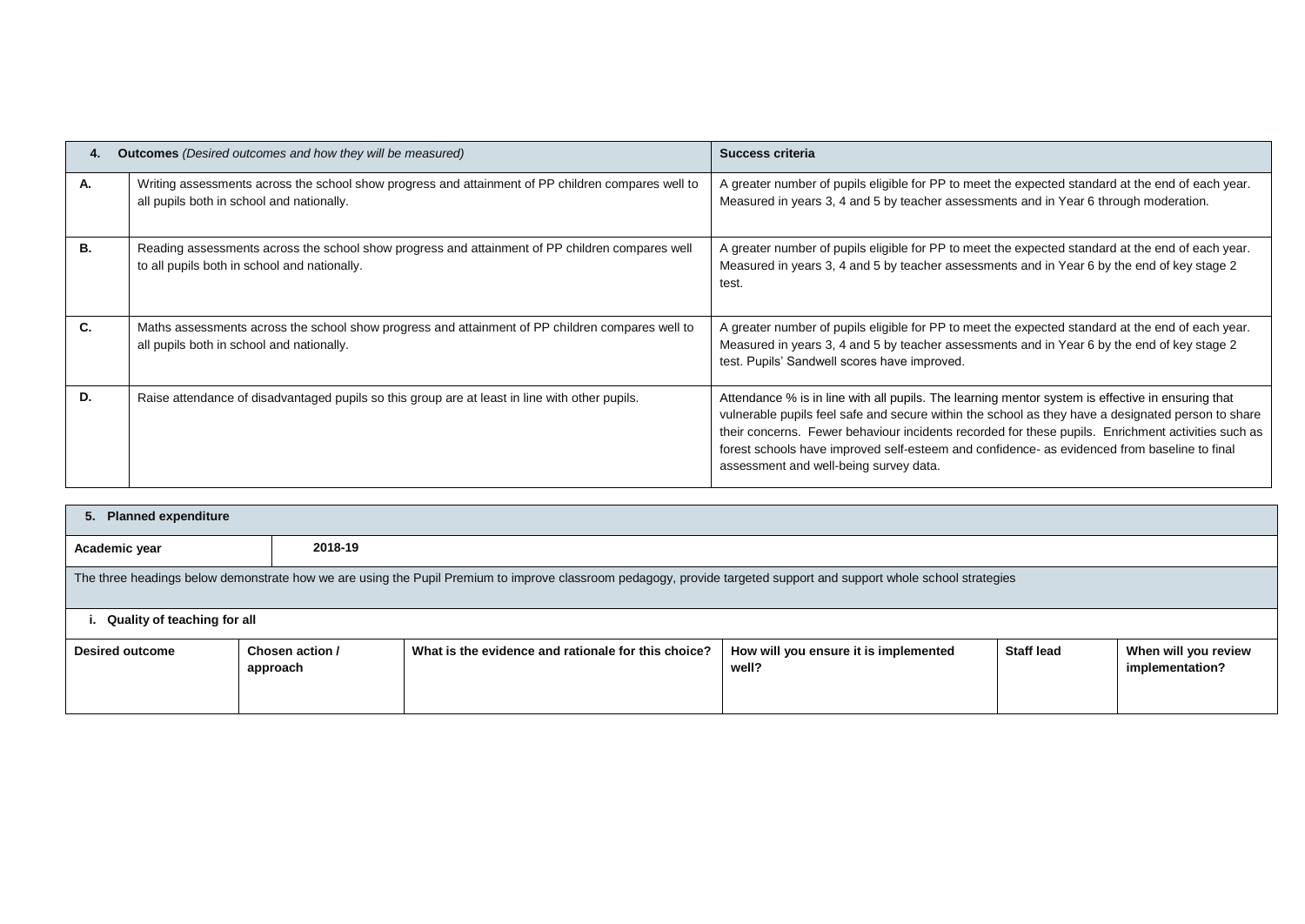| <b>B.</b>              | Reading<br>assessments<br>across the school<br>show progress<br>and attainment of<br>PP children<br>compares well to<br>all pupils both in<br>school and<br>nationally.  | Reading intervention (8<br>week course) in the form<br>of a book club and theatre<br>visit to raise engagement<br>with reading for pleasure<br>both at school and home.                                                                                                                                                                          | The EEF toolkit highlights extensive research which<br>has shown the teaching of reading comprehension<br>strategies to be a high impact but low cost<br>intervention. On average, this approach will deliver an<br>additional six months' progress. The book club will be<br>led by an experienced teacher who will select texts<br>that provide an effective, but not overwhelming,<br>challenge is key to the success of reading<br>interventions. We know that parents' engagement is<br>important for raising pupil outcomes so we will invite<br>parents to the initial launch and pupils will earn books<br>to take home when they receive reading miles<br>certificates. | The intervention will be led by the PP lead.<br>Parents will be invited to the book club launch<br>to ensure parental engagement with the<br>initiative.<br>Each child will be given personal copies of the<br>books used in the club to keep and build up<br>their own bookshelf at home. |                   | KL                                                            | <b>July 2019</b>                        |
|------------------------|--------------------------------------------------------------------------------------------------------------------------------------------------------------------------|--------------------------------------------------------------------------------------------------------------------------------------------------------------------------------------------------------------------------------------------------------------------------------------------------------------------------------------------------|----------------------------------------------------------------------------------------------------------------------------------------------------------------------------------------------------------------------------------------------------------------------------------------------------------------------------------------------------------------------------------------------------------------------------------------------------------------------------------------------------------------------------------------------------------------------------------------------------------------------------------------------------------------------------------|--------------------------------------------------------------------------------------------------------------------------------------------------------------------------------------------------------------------------------------------------------------------------------------------|-------------------|---------------------------------------------------------------|-----------------------------------------|
|                        | C. Maths<br>assessments<br>across the school<br>show progress<br>and attainment of<br>PP children<br>compares well to<br>all pupils both in<br>school and<br>nationally. | Numicon twilight CPD for<br>all teachers and teaching<br>assistants.                                                                                                                                                                                                                                                                             | Two teachers and two teaching assistants attended<br>Numicon training when we implemented the approach<br>last year. Lesson observations and book scrutiny has<br>shown that some teachers are less confident in<br>planning with Numicon than others therefore, we have<br>decided to use some of the pupil premium fund to<br>deliver a twilight CPD package for all staff which will be<br>tailored specifically to the maths priorities outlined in<br>the school development plan.                                                                                                                                                                                          | All staff including teaching assistants, pupil<br>premium teachers and year 2 teachers from<br>the infant school will attend.                                                                                                                                                              |                   | KL                                                            | <b>July 2019</b>                        |
| D.                     | Raise attendance<br>of disadvantaged<br>pupils so this<br>group are at least<br>in line with other<br>pupils.                                                            | Forest schools course for<br>year 3 and 4 pupils and a<br><b>Bushcraft/Survival Skills</b><br>Course for year 5 and 6<br>pupils delivered by<br>Releasing Potential a<br>charity based in Havant<br>set up to help young<br>people who are not<br>succeeding in mainstream<br>education.<br>Employ a teaching<br>assistant to lead the<br>group. | EEF- on average, pupils who participate in adventure<br>learning interventions make 3 additional months'<br>progress. This is the second year that we have used<br>some of the pupil premium to fund a forest or bush-<br>craft course for these pupils. All pupils who attended<br>the course last year made significant progress from<br>their baseline assessment. This year we will use<br>Edukit's Wellbeing Survey as an additional impact<br>measure.                                                                                                                                                                                                                     | Forest school impact overseen by PP<br>coordinator-liaise with lead teaching assistant<br>and class teachers to ensure that the benefits<br>of outdoor learning are transferred into the<br>classroom.                                                                                     |                   | KL (PP) to<br>oversee and liaise<br>with the group<br>leader. | <b>July 2019</b>                        |
|                        |                                                                                                                                                                          |                                                                                                                                                                                                                                                                                                                                                  |                                                                                                                                                                                                                                                                                                                                                                                                                                                                                                                                                                                                                                                                                  |                                                                                                                                                                                                                                                                                            |                   | <b>Total budgeted cost</b>                                    | £5320                                   |
|                        | ii. Targeted support                                                                                                                                                     |                                                                                                                                                                                                                                                                                                                                                  |                                                                                                                                                                                                                                                                                                                                                                                                                                                                                                                                                                                                                                                                                  |                                                                                                                                                                                                                                                                                            |                   |                                                               |                                         |
| <b>Desired outcome</b> |                                                                                                                                                                          | Chosen action /<br>approach                                                                                                                                                                                                                                                                                                                      | What is the evidence and rationale for this<br>choice?                                                                                                                                                                                                                                                                                                                                                                                                                                                                                                                                                                                                                           | How will you ensure it is implemented<br>well?                                                                                                                                                                                                                                             | <b>Staff lead</b> |                                                               | When will you review<br>implementation? |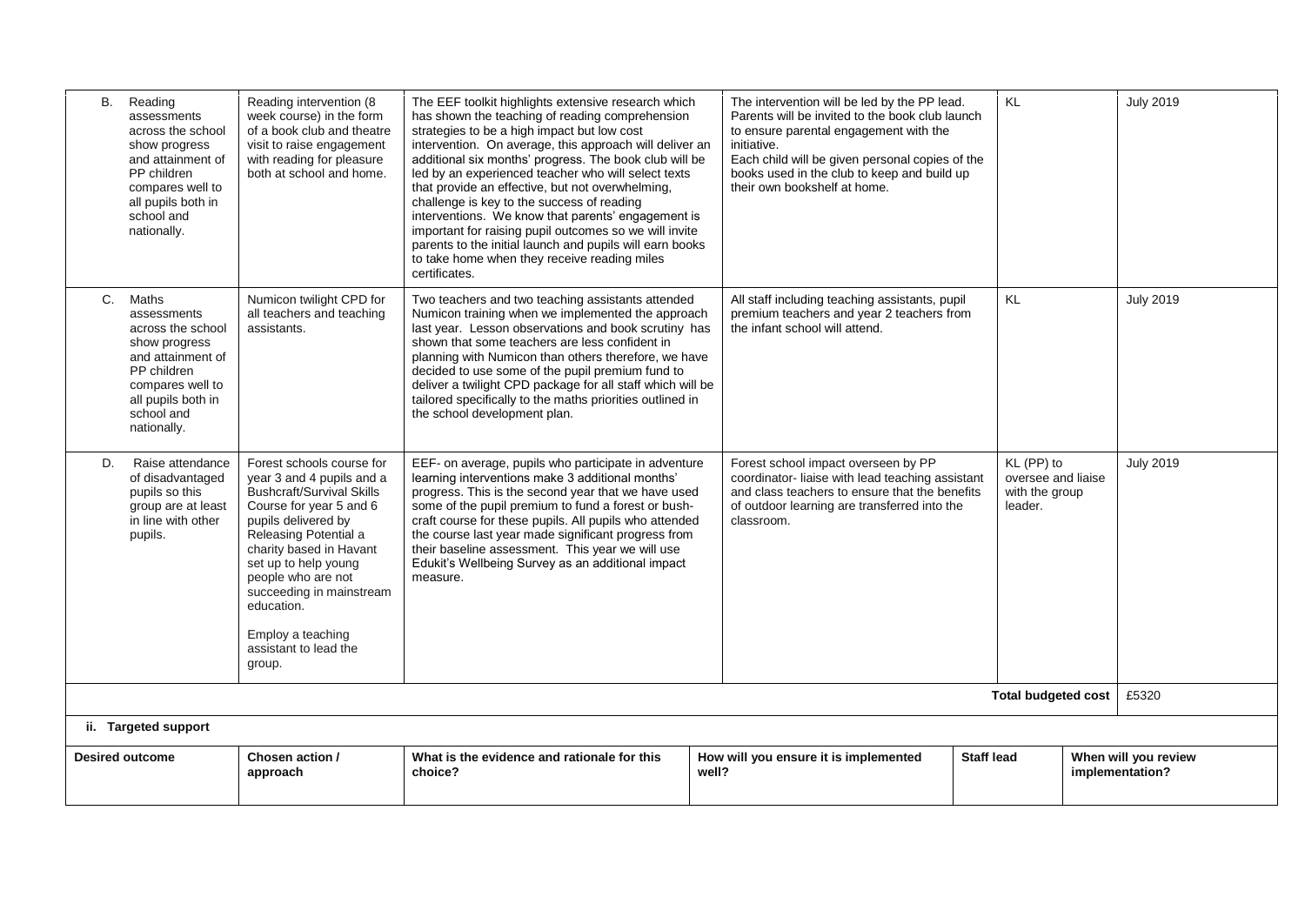| A.    | Writing<br>assessments<br>across the school<br>show progress<br>and attainment of<br>PP children<br>compares well to<br>all pupils both in<br>school and<br>nationally. | Small group writing catch<br>up and extension<br>programme. Delivered<br>weekly to target groups of<br>pupils.<br>In years 3 and 4 the<br>intervention will focus on<br>sentence structure and<br>creative talk for writing<br>approaches. In years 5<br>and 6 the focus will be on<br>pupil conferencing in order<br>to ensure pupils meet<br>ARE. | The EEF toolkit states that overall, evidence<br>shows that small group tuition is effective.<br>Studies suggest that greater feedback from the<br>teacher, more sustained engagement in smaller<br>groups and work which is more closely matched<br>to learners' explains the impact of such<br>interventions.                                                                                                                                                                                 | The writing groups will be delivered by two<br>experienced teachers who already work with<br>the pupil premium pupils in maths<br>interventions so they know the children well<br>and how to cater to their individual needs<br>and learning styles.<br>Parents will be informed of their child's<br>participation in the group and tasks will be<br>sent home so that pupils' can discuss their<br>learning with an adult at home. | Maths lead & PP<br>teacher                          | <b>July 2019</b> |
|-------|-------------------------------------------------------------------------------------------------------------------------------------------------------------------------|-----------------------------------------------------------------------------------------------------------------------------------------------------------------------------------------------------------------------------------------------------------------------------------------------------------------------------------------------------|-------------------------------------------------------------------------------------------------------------------------------------------------------------------------------------------------------------------------------------------------------------------------------------------------------------------------------------------------------------------------------------------------------------------------------------------------------------------------------------------------|-------------------------------------------------------------------------------------------------------------------------------------------------------------------------------------------------------------------------------------------------------------------------------------------------------------------------------------------------------------------------------------------------------------------------------------|-----------------------------------------------------|------------------|
| C.    | Maths<br>assessments<br>across the school<br>show progress<br>and attainment of<br>PP children<br>compares well to<br>all pupils both in<br>school and<br>nationally.   | Maths booster group for<br>year 5 and 6 'cusp' pupils.                                                                                                                                                                                                                                                                                              | This supported was delivered in the previous<br>academic year during the spring term. We want<br>to target pupils earlier in the autumn term with a<br>question of 3 style approach designed to raise<br>pupils' test confidence and address<br>comprehension with multi step problems. The<br>question of 3 intervention was found to have a<br>positive impact on pupil attainment by a locality<br>school who presented their findings as part of<br>The Blue Flag Alliance research group.  | The school has employed an experienced<br>year 6 teacher with a proven record of<br>raising attainment to deliver this intervention.<br>The focus will be on year 6 pupils during the<br>autumn and spring terms followed by year 5<br>in the summer term.                                                                                                                                                                          | Maths lead & PP<br>teacher                          | <b>July 2016</b> |
| C.    | Maths<br>assessments<br>across the school<br>show progress<br>and attainment of<br>PP children<br>compares well to<br>all pupils both in<br>school and<br>nationally.   | Success@Arithmetic:<br>caculation intervention for<br>year 5 and 6 pupils not on<br>track to meet ARE.                                                                                                                                                                                                                                              | We will continue to deliver this intervention<br>(introduced last year) to disadvantaged pupils<br>not on track to meet ARE in year 5 and 6 as<br>there continues to be a high number of<br>disadvantaged pupils who are also SEN school<br>support or monitor. We found that this<br>intervention which addresses gaps in foundation<br>learning through active games and visual<br>resources accelerated pupils' progress and<br>significantly raised their confidence with maths<br>overall. | The pupil premium teacher and teaching<br>assistant trained last year will continue to<br>deliver this intervention.<br>The Sandwell assessment will be used as a<br>baseline and repeated at the end of the<br>course to measure impact.                                                                                                                                                                                           | Maths lead<br>PP teacher &<br>teaching<br>assistant | <b>July 2016</b> |
| $C$ . | Maths<br>assessments<br>across the school<br>show progress<br>and attainment of<br>PP children<br>compares well to<br>all pupils both in<br>school and<br>nationally.   | Success@Arithmetic:<br>Numbersense intervention<br>for year 3 and 4 'cusp' and<br>not on track pupils.                                                                                                                                                                                                                                              | Based on the positive impact of<br>Success@calculation on year 5 and 6 pupils we<br>have decided to train the pupil premium teacher<br>and teaching assistant to deliver Numbersense<br>to not on track pupils in year 3 and 4.<br>Numbersense is a light touch intervention<br>developed by Edge Hill University for Years 3<br>and 4 who need support to understand the<br>number system and develop fluency with<br>number facts.                                                            | The pupil premium teacher and teaching<br>assistant who already deliver<br>Success@calculation will be trained in the<br>autumn term to deliver Numbersense.<br>Training the same members of staff will<br>ensure consistency across the maths<br>interventions delivered from year 3 to year 6.<br>The Sandwell assessment will be used as a<br>baseline and repeated at the end of the<br>course to measure impact.               | Maths lead<br>PP teacher &<br>teaching<br>assistant | <b>July 2019</b> |
|       |                                                                                                                                                                         |                                                                                                                                                                                                                                                                                                                                                     |                                                                                                                                                                                                                                                                                                                                                                                                                                                                                                 |                                                                                                                                                                                                                                                                                                                                                                                                                                     | <b>Total budgeted cost</b>                          | £17,000          |